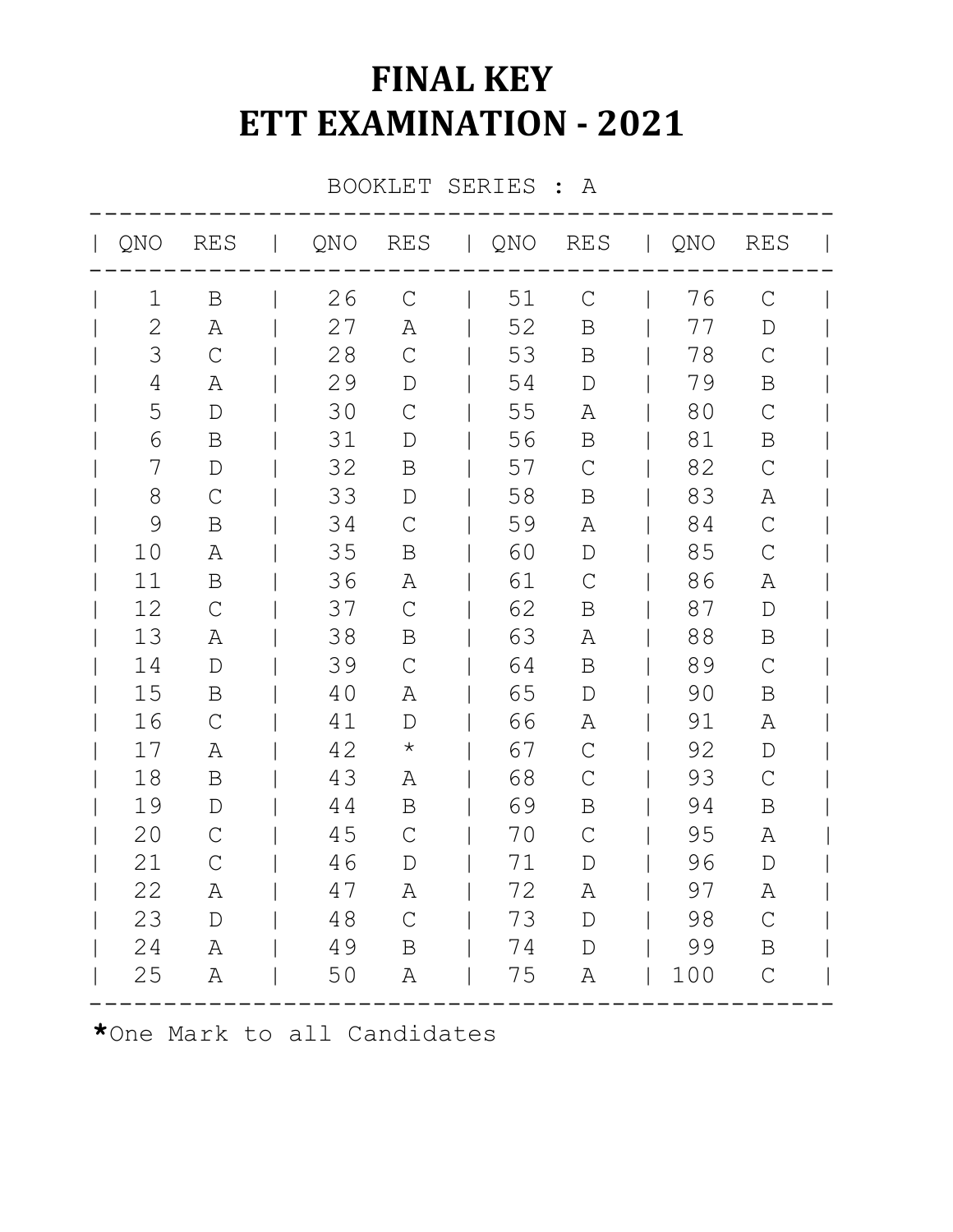## **FINAL KEY ETT EXAMINATION – 2021**

BOOKLET SERIES : B

| QNO           | RES            | QNO |               |    |               | RES   QNO RES   QNO | <b>RES</b>    |  |
|---------------|----------------|-----|---------------|----|---------------|---------------------|---------------|--|
| 1             | A              | 26  | $\mathbf{D}$  | 51 | $\mathbb{D}$  | 76                  | $\mathcal{C}$ |  |
| $\mathbf{2}$  | $\mathbf D$    | 27  | $\mathcal{C}$ | 52 | A             | 77                  | $\mathbf B$   |  |
| 3             | B              | 28  | $\mathcal{C}$ | 53 | B             | 78                  | $\mathsf{C}$  |  |
| 4             | $\mathbf D$    | 29  | Α             | 54 | $\mathcal{C}$ | 79                  | B             |  |
| 5             | $\mathcal{C}$  | 30  | $\, {\bf B}$  | 55 | B             | 80                  | $\mathsf{C}$  |  |
| 6             | B              | 31  | $\mathcal{C}$ | 56 | Α             | 81                  | Α             |  |
| 7             | Α              | 32  | B             | 57 | $\mathbf D$   | 82                  | $\mathcal{C}$ |  |
| 8             | B              | 33  | Α             | 58 | $\mathcal{C}$ | 83                  | $\mathcal{C}$ |  |
| $\mathcal{G}$ | $\mathcal{C}$  | 34  | $\mathsf{C}$  | 59 | B             | 84                  | Α             |  |
| 10            | $\mathbb{A}$   | 35  | B             | 60 | Α             | 85                  | $\mathcal{C}$ |  |
| 11            | $\mathbb{D}$   | 36  | $\mathsf{C}$  | 61 | B             | 86                  | B             |  |
| 12            | B              | 37  | Α             | 62 | $\mathbb D$   | 87                  | $\mathcal{C}$ |  |
| 13            | $\mathbf B$    | 38  | $\mathbb D$   | 63 | $\mathbb{D}$  | 88                  | B             |  |
| 14            | Α              | 39  | $\star$       | 64 | Α             | 89                  | Α             |  |
| 15            | $\mathcal{C}$  | 40  | Α             | 65 | $\mathcal{C}$ | 90                  | $\mathbb D$   |  |
| 16            | D              | 41  | B             | 66 | $\mathcal{C}$ | 91                  | $\mathcal{C}$ |  |
| 17            | $\mathcal{C}$  | 42  | $\mathsf{C}$  | 67 | B             | 92                  | B             |  |
| 18            | $\mathcal{C}$  | 43  | $\mathbb D$   | 68 | $\mathcal{C}$ | 93                  | Α             |  |
| 19            | Α              | 44  | B             | 69 | $\mathbb{D}$  | 94                  | $\mathbb{D}$  |  |
| 20            | $\mathbf D$    | 45  | $\mathbb D$   | 70 | Α             | 95                  | Α             |  |
| 21            | Α              | 46  | B             | 71 | $\mathbb D$   | 96                  | $\mathsf{C}$  |  |
| 22            | Α              | 47  | Α             | 72 | $\mathbb D$   | 97                  | B             |  |
| 23            | $\overline{C}$ | 48  | $\mathcal{C}$ | 73 | Α             | 98                  | $\mathcal{C}$ |  |
| 24            | Α              | 49  | B             | 74 | $\mathcal{C}$ | 99                  | Α             |  |
| 25            | $\mathsf{C}$   | 50  | $\, {\bf B}$  | 75 | $\mathbb D$   | 100                 | $\mathbb D$   |  |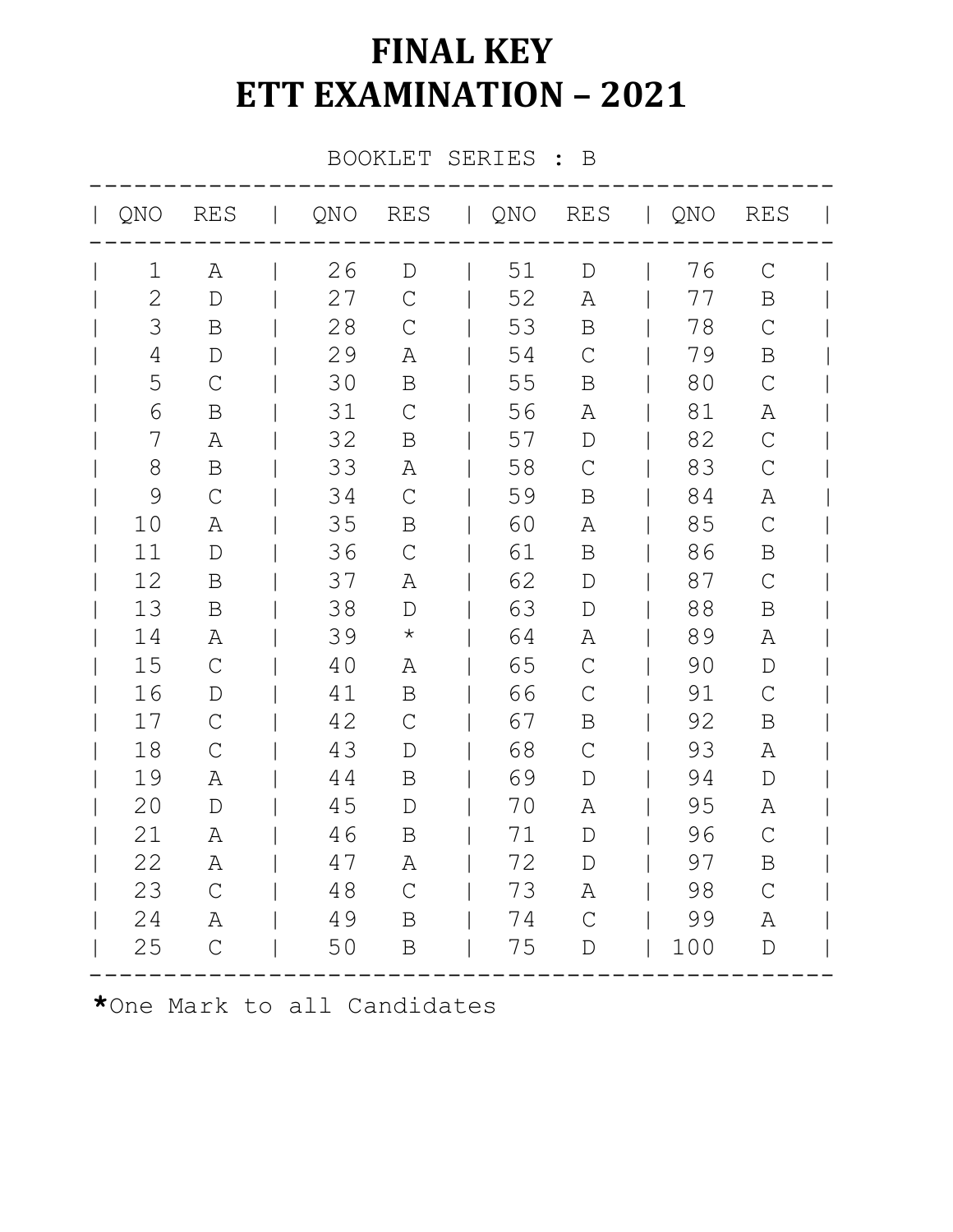## **FINAL KEY ETT EXAMINATION - 2021**

BOOKLET SERIES : C

| QNO            | RES            | QNO |               | RES   QNO RES   QNO |               |     | <b>RES</b>    |  |
|----------------|----------------|-----|---------------|---------------------|---------------|-----|---------------|--|
| 1              | $\mathbf B$    | 26  | $\mathbf B$   | 51                  | Α             | 76  | Α             |  |
| $\mathbf{2}$   | Α              | 27  | $\mathbf D$   | 52                  | $\mathbb D$   | 77  | $\mathcal{C}$ |  |
| 3              | B              | 28  | $\mathsf{C}$  | 53                  | $\mathcal{C}$ | 78  | $\mathsf C$   |  |
| $\overline{4}$ | $\mathcal{C}$  | 29  | $\mathcal{C}$ | 54                  | B             | 79  | Α             |  |
| 5              | Α              | 30  | Α             | 55                  | Α             | 80  | $\mathcal{C}$ |  |
| 6              | $\mathbb D$    | 31  | $\mathsf{C}$  | 56                  | B             | 81  | $\mathsf{C}$  |  |
| 7              | $\, {\bf B}$   | 32  | Α             | 57                  | $\mathbb D$   | 82  | B             |  |
| 8              | B              | 33  | $\mathbb D$   | 58                  | $\mathbb D$   | 83  | $\mathcal{C}$ |  |
| $\mathcal{G}$  | Α              | 34  | $\star$       | 59                  | Α             | 84  | $\mathbb D$   |  |
| 10             | $\mathcal{C}$  | 35  | Α             | 60                  | $\mathcal{C}$ | 85  | Α             |  |
| 11             | Α              | 36  | B             | 61                  | B             | 86  | $\mathbb D$   |  |
| 12             | $\mathbf D$    | 37  | $\mathcal{C}$ | 62                  | Α             | 87  | $\mathcal{C}$ |  |
| 13             | $\mathbf B$    | 38  | $\mathbb D$   | 63                  | $\mathcal{C}$ | 88  | B             |  |
| 14             | D              | 39  | B             | 64                  | B             | 89  | Α             |  |
| 15             | $\mathcal{C}$  | 40  | D             | 65                  | B             | 90  | $\mathbb D$   |  |
| 16             | $\mathbf D$    | 41  | $\mathcal{C}$ | 66                  | $\mathbb D$   | 91  | Α             |  |
| 17             | Α              | 42  | B             | 67                  | $\mathbb{D}$  | 92  | $\mathcal{C}$ |  |
| 18             | Α              | 43  | Α             | 68                  | Α             | 93  | B             |  |
| 19             | $\mathcal{C}$  | 44  | $\mathcal{C}$ | 69                  | $\mathcal{C}$ | 94  | $\mathcal{C}$ |  |
| 20             | Α              | 45  | Β             | 70                  | D             | 95  | Α             |  |
| 21             | $\mathcal{C}$  | 46  | $\mathbb D$   | 71                  | $\mathsf{C}$  | 96  | $\mathbb D$   |  |
| 22             | D              | 47  | Α             | 72                  | B             | 97  | B             |  |
| 23             | $\overline{C}$ | 48  | $\mathbf B$   | 73                  | $\mathcal{C}$ | 98  | $\mathcal{C}$ |  |
| 24             | $\overline{C}$ | 49  | $\mathcal{C}$ | 74                  | B             | 99  | B             |  |
| 25             | $\mathbb{A}$   | 50  | $\, {\bf B}$  | 75                  | $\mathcal{C}$ | 100 | Α             |  |